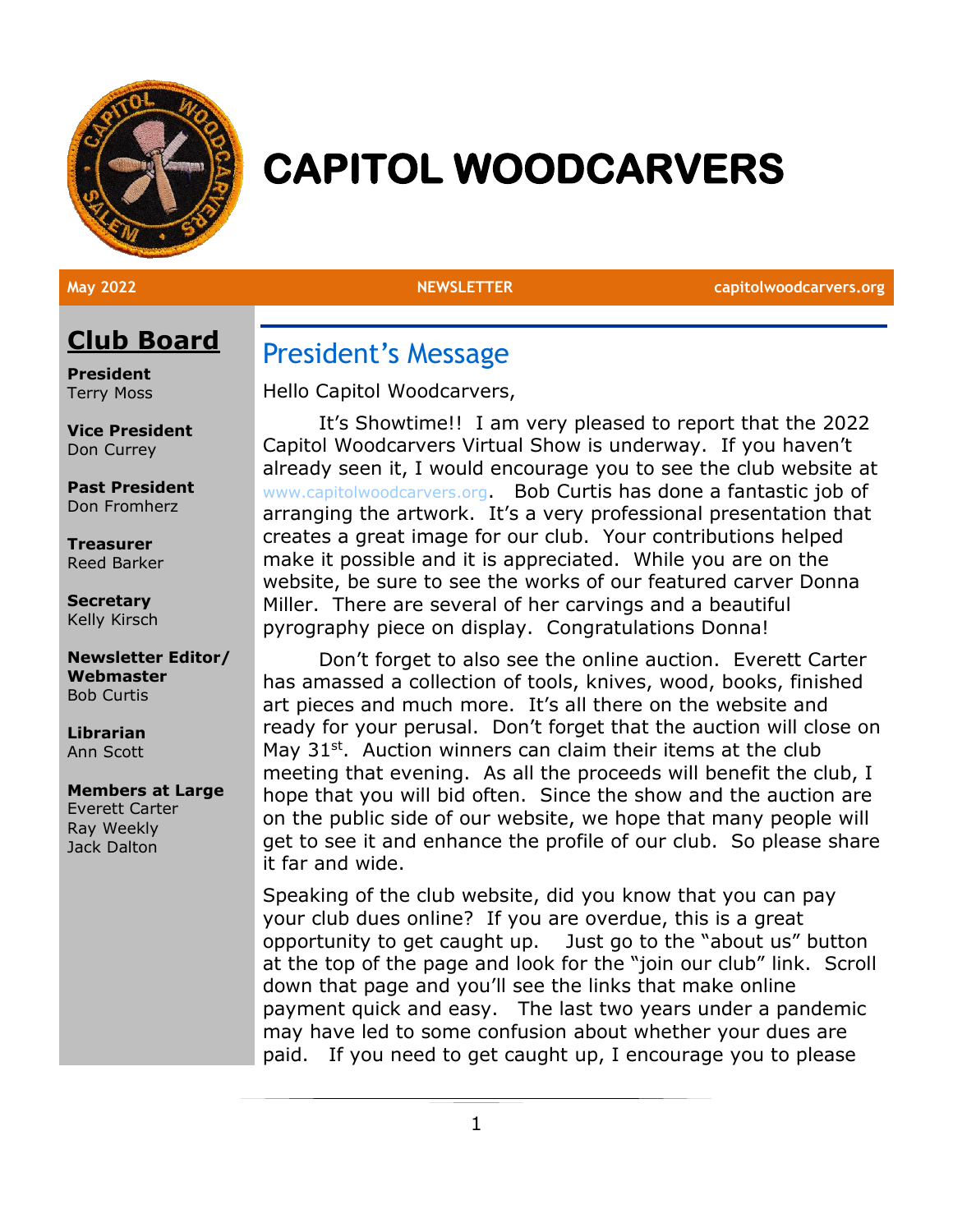do so.

In case you missed it, Jim Boatner gave a terrific presentation at the April club meeting. His warm, storytelling personality made for a great show. I thoroughly enjoyed it. He was so generous in sharing his knowledge and experience around the subject of walking sticks. Personally, I've never carved a walking stick. I think they are very interesting, but never thought to try it. I know that in the past, I would have walked right past a good stick without another thought. Not anymore. The next time I'm in the woods I'll be looking for my next carving project. I've been inspired and have Jim to thank.

To all the moms, Happy Mother's Day! I hope that you'll make some chips, burn some wood, and enjoy the day.

Terry Moss, Club President

#### **2022 Virtual Show**

# 2022 Virtual Show

We have exceptionally good carvers in our Club. Visit the 2022 Capitol Woodcarvers Show at [https://capitolwoodcarvers.org](https://capitolwoodcarvers.org/) to be amazed by what our members can carve from a piece of wood. There are 134 entries to view.



Thank you to all who are participating in this year's show.

For 2023 we are planning a live show including: class sessions, demonstrations, auction, raffle, food truck(s), and outstanding live displays.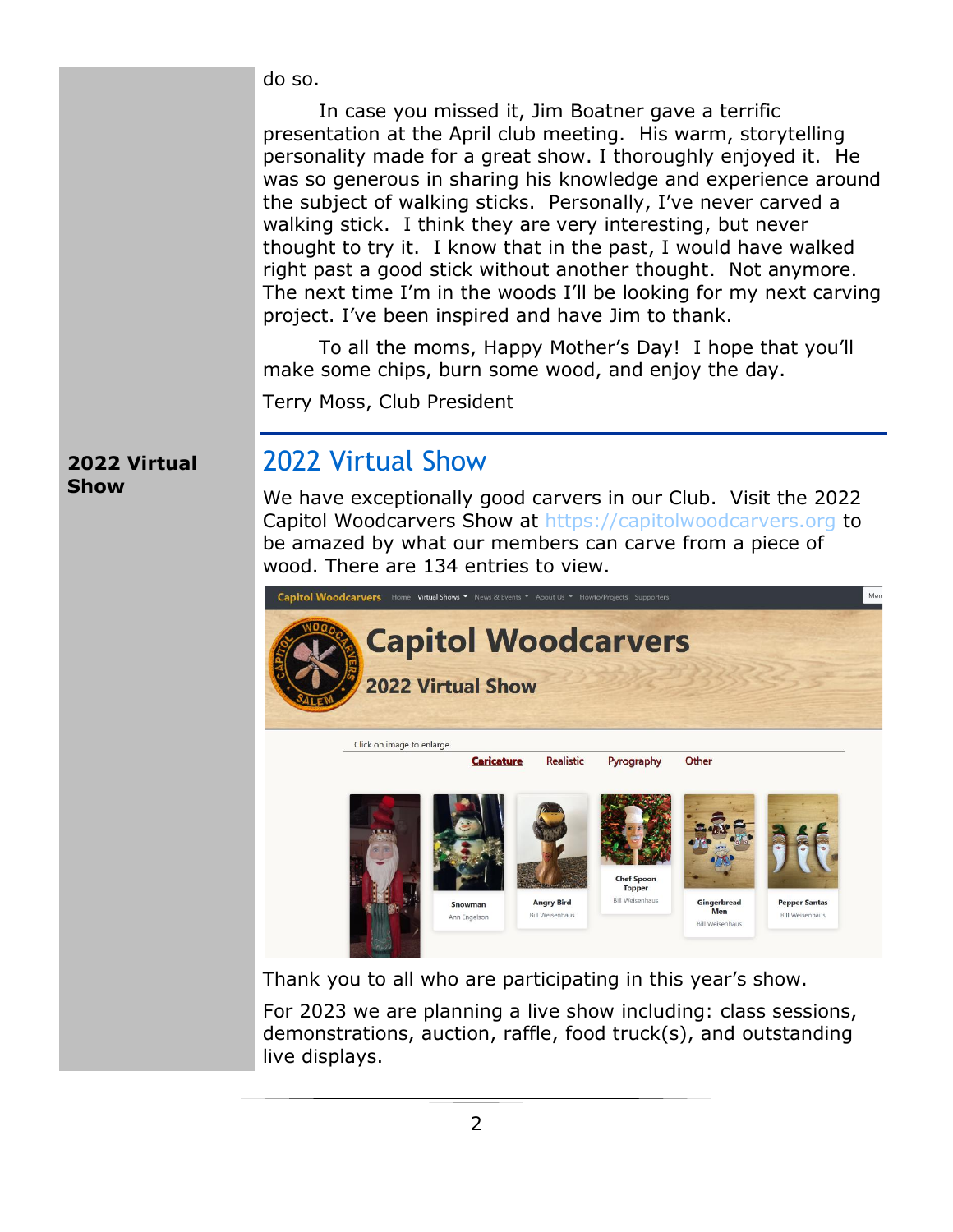#### **Classes at Everett's Studio**

# Classes Scheduled at Everett Koontz' Studio

**Chris Hammack:** May 23 - 27. This is a 5-day design class. You tell Chris what you want to carve, and he will draw your front and side views, you trace them onto the wood, and I cut them out for you. \$425.00 total. 2 openings.

**Everett Carter:** June 16 - 19. Elf figure class. \$125.00. 2 openings available

**Rich Wetherbee:** July 5 - 7. Rapunzel figure, dragon, cottonwood carving, and his regular figure blocks. \$255.00 plus \$25 to \$35 for your block choices. 2 openings. <https://www.wetherbeecollectionllc.com/roughouts>

**Eric Owen:.** Aug 2 - 4. His regular blocks he brings to the class. 5 openings available [https://ericowensart.com](https://ericowensart.com/)

#### **May 31 Club Meeting**

# May Club Meeting



May 31, 7:00PM. Please join us to catch up on Club events and to take part in a wonderful presentation by Terry Moss.

Terry will be introducing us to Chainsaw Carving. We often see chainsaw carvers at fairs and other events but many of us have no real understanding of the art.

Terry will be talking about equipment, wood, process, finishing, etc. I've often wondered about the similarities to our woodcarving activities and process. I'm looking forward to a

better understanding and how chainsaw carving relates to what we do as carvers.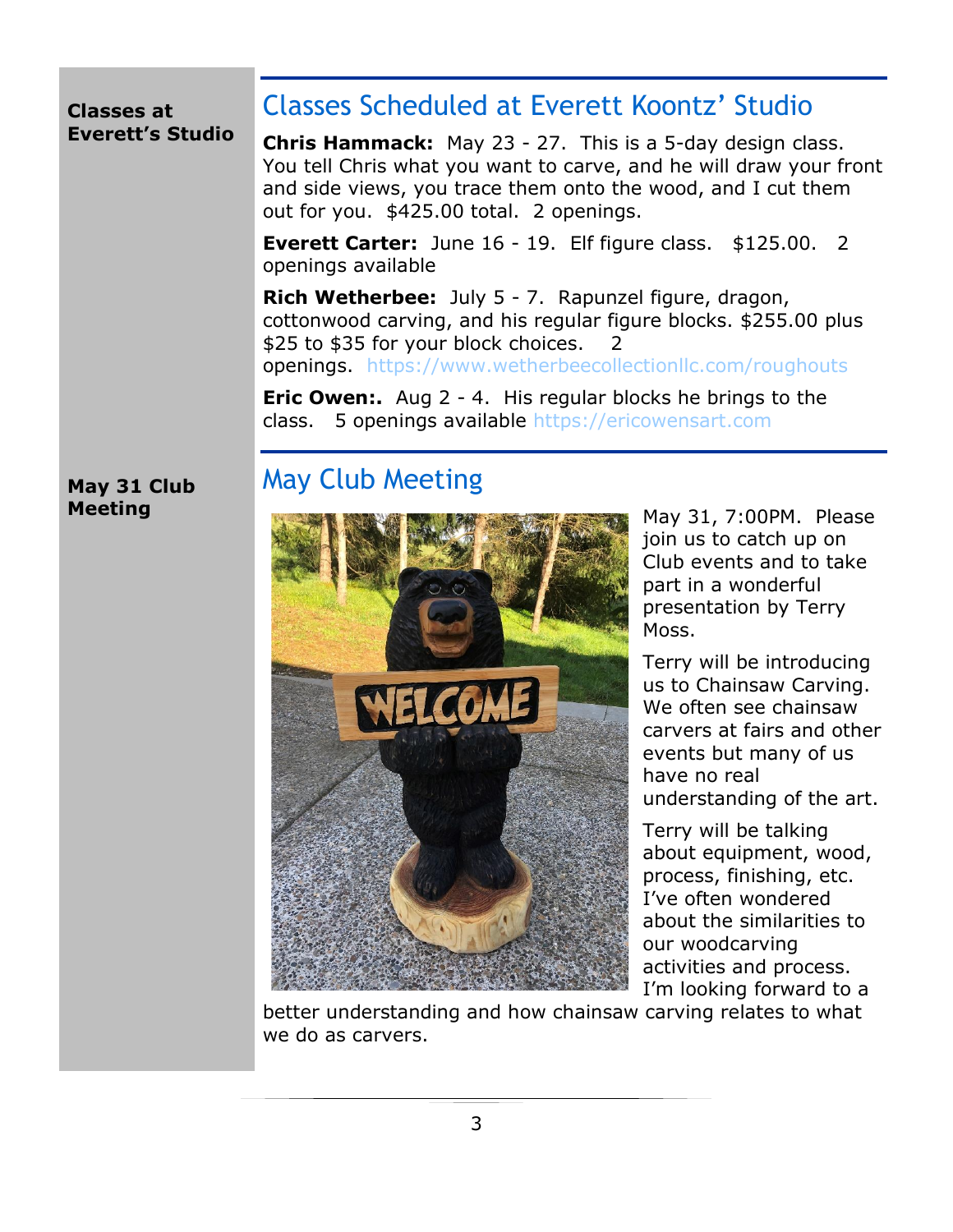#### **Open Carving**

### Open Carving

Open carving at Center50+ is back. There is a lot of carving, visiting, chatting, and learning going on. Carvers are working on pyrography, bark carving, caricature carving, chip carving, face carving, and painting.

What a great group and wonderful opportunity to learn from others.



# **Friday Open Carving at Center** 50+, Come Join Us

# Lunches

Friday Lunch Schedule for the next three weeks **May 13** -- Paddington's Pizza North, 410 Pine St. NE, Salem **May 20** -- Mommy & Maddie's, 4765 River Rd N, Keizer **May 27** -- Elmer's Restaurant, 3950 Market St. NE, Salem All are welcome. We would like to see you at lunch. Bring a friend

**Club Lunches**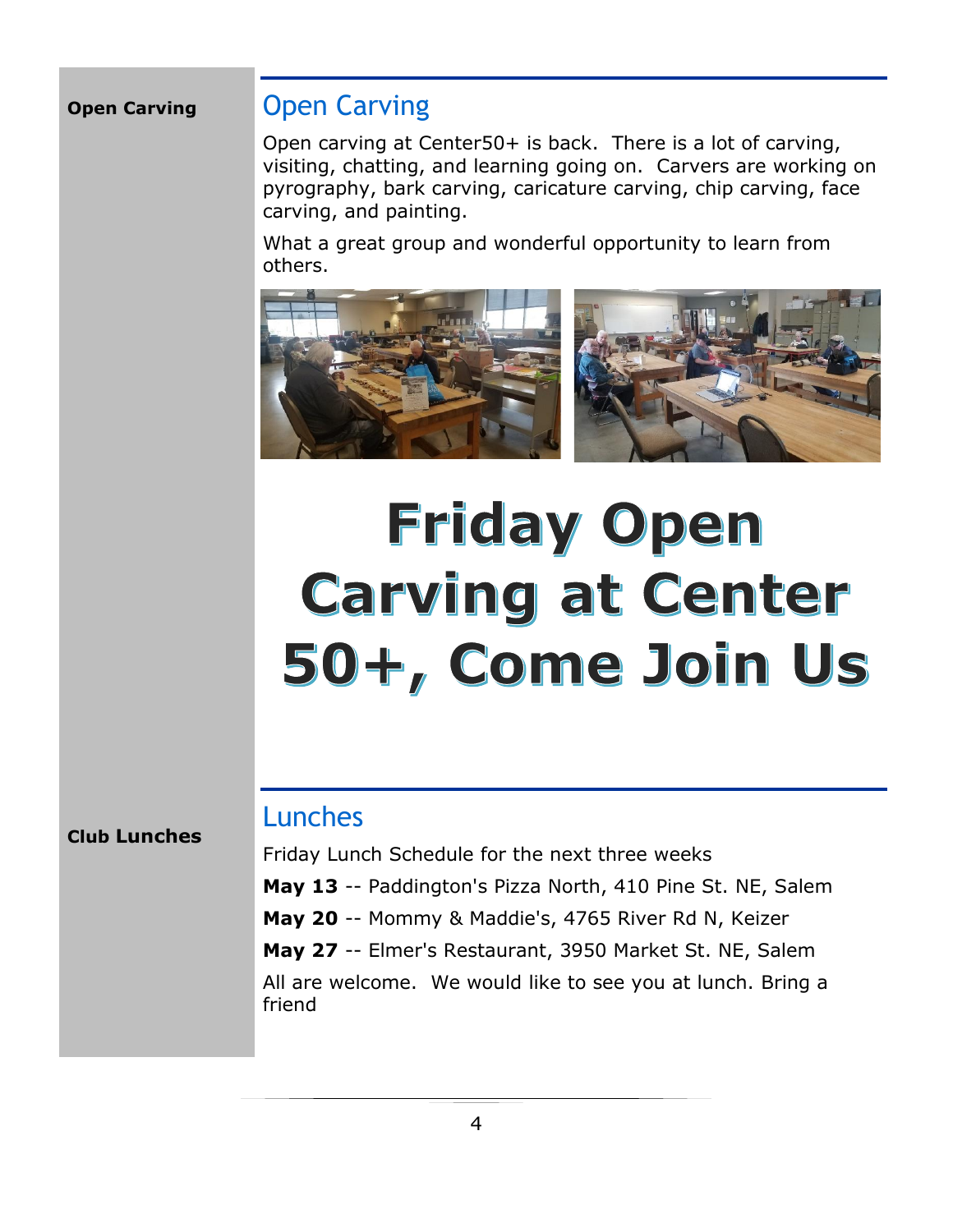#### **Virtual Silent Auction**

#### Virtual Silent Auction

We are again having a Virtual Silent Auction on our website at [https://capitolwoodcarvers.org.](https://capitolwoodcarvers.org/) Last year's auction was a huge success and this year the auction is shaping up to do as well.

There are great deals available. Examples include a Workbench, Power Carving Tools, Book Bundles, Hand Tools, Classes, Blanks, and much more.

Don't miss out, get online, and place a bid now.

| Auction #1 -- Woodcarving Academy Gift Certificate                       |
|--------------------------------------------------------------------------|
| Auction #2 -- Woodcarving Academy Gift Certificate                       |
| Auction #3 -- Ceramic Carousel Carver Music Box                          |
| Auction #4 -- Duck Blank                                                 |
| Auction #5 -- Flat Plane Carving Howto Book                              |
| Auction #6 -- Howto Carving Books                                        |
| Auction #7 -- Homemade Jam and Tote                                      |
| Auction #8 -- Fox Publishing Gift Certificate                            |
| Auction #9 -- Mallet Tools                                               |
| Auction #10 -- Three Knives                                              |
| Auction #11 -- Set of 3 Tools                                            |
| Auction #12 -- Beginner's Palm Set from Flexcut                          |
| Auction #13 -- Pocket Jack from Flexcut                                  |
| Auction #14 -- Flexcut Carving Knive Set                                 |
| Auction #15 -- Foredom K5240 Donated by Blackstone Industries            |
| Auction #16 -- Live Edge Basswood Piece                                  |
| Auction #17 -- My Chip Carving Gift Certificate                          |
| Auction #18 -- Workbench (Slightly Used/Value \$350)                     |
| Auction #19 -- Breakthrough Magazine, One Year Subscription              |
| Auction #20 -- Foredom (Used)                                            |
| Auction #21 -- Everett Carter Knife                                      |
| Auction #22 -- Carving Faces Workbook                                    |
| Auction #23 -- Book, 12 Spoons 2 Bowls and a Knife                       |
| Auction #24 -- Birdcarving Guide                                         |
| Auction #25 -- Chip Carving Designs                                      |
| Auction #26 -- Carving Vise                                              |
| Auction #27 -- Tall Santa Roughout                                       |
| Auction #28 -- Swiss Made Gouges                                         |
| Auction #29 -- Mallet                                                    |
| Auction #30 -- Another Mallet                                            |
| Auction #31 -- Tools With Handles                                        |
| Auction #32 -- My Chip Carving Gift Certificate                          |
| Auction #33 -- Large handcrafted wood bowl: Donated by Larry Wanamaker   |
| Auction #34 -- Manta Ray Sculpture by Terry Woodall                      |
| Auction #35 -- Butternut Block                                           |
| Auction #36 -- Another Butternut Block                                   |
| Auction #37 -- Mallard Drake with Instructions                           |
| Auction #38 -- Ruddy Duck with Instructions                              |
| Auction #39 -- Panavise: Model 314 HD Clamping Multi-Purpose Vise (used) |
| Auction #40 -- Micromotor Handpiece Control Box (used)                   |
| Auction #41 -- Six Chisel Bundle                                         |
| Auction #42 -- Book Bundle                                               |
| Auction #43 -- Waterfowl Painting Book Bundle                            |
| Auction #44 -- Bird ID Book Bundle                                       |
| Auction #45 -- Drake Knife                                               |
| Auction #46 -- More Homemade Jam and Tote by Donna Cereghino             |
| Auction #47 -- Carving Apron                                             |
| Auction #48 -- Sanding Drum                                              |